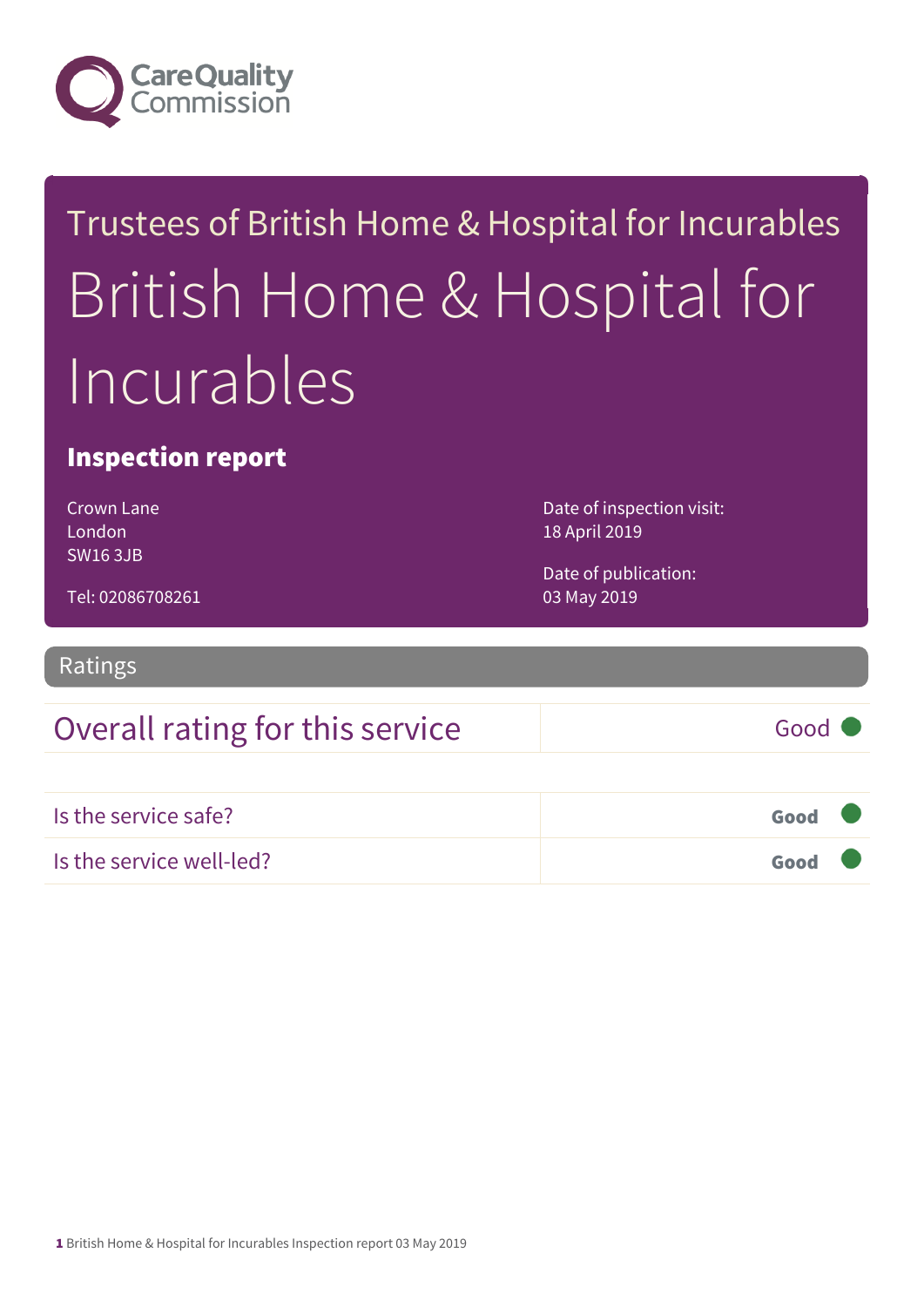## Summary of findings

#### Overall summary

About the service: The British Home and Hospital for Incurables (which is known as The British Home) is a nursing home. The British Home provides nursing care for up to 127 adults with physical disabilities.

People's experience of using this service:

- People continued to be protected against the risk of avoidable harm and abuse as the registered manager had robust risk management plans in place that were reviewed regularly to reflect people's changing needs. Staff were aware of how to identify, respond to and escalate suspected abuse.
- Sufficient numbers of staff were deployed to keep people safe. The registered manager carried out robust pre-employment checks to ensure staff were suitable to work at the service.
- People's medicines were managed in line with good practice and administered as intended by the prescribing Pharmacist.
- People continued to be protected against the risk of cross contamination as the registered manager had robust infection control measures in place.
- People received care and support from a service that was well-led. People, their relatives and staff spoke positively about the registered manager and the rest of the management team.
- Audits were regularly carried out at the service to monitor the service provision. Issues identified during the audits were responded to swiftly to minimise the impact on people.
- People's views were sought regularly to drive improvements through regular house meetings, quality assurance questionnaires and daily discussions.
- The registered manager encouraged partnership working with other healthcare professionals to monitor the service provision and enhance people's lives.

Rating at last inspection: The service was previously inspection on 1 September 2017 and rated Good overall and Requires Improvement in the key question, is the service effective?

Why we inspected: Prior to this inspection we were made aware of issues that placed people at risk.

Follow up: We will continue to monitor intelligence we receive about the service until we return to visit as per our re-inspection programme. If any concerning information is received we may inspect sooner.

For more details, please see the full report which is on the CQC website at www.cqc.org.uk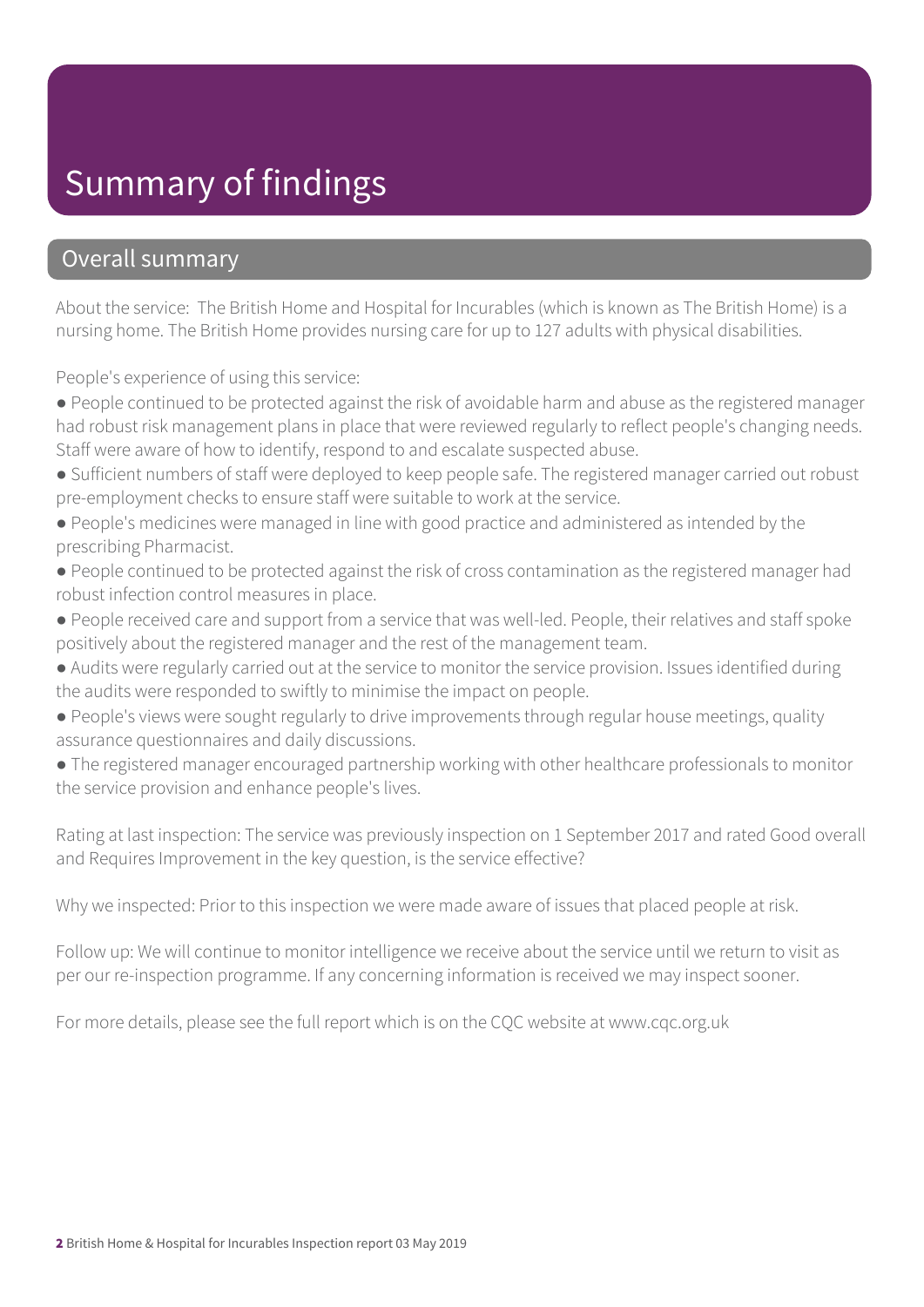### The five questions we ask about services and what we found

We always ask the following five questions of services.

| Is the service safe?                    | Good |
|-----------------------------------------|------|
| The service was safe                    |      |
| Details are in our Safe findings below. |      |
|                                         |      |
| Is the service well-led?                | Good |
| The service was well-led                |      |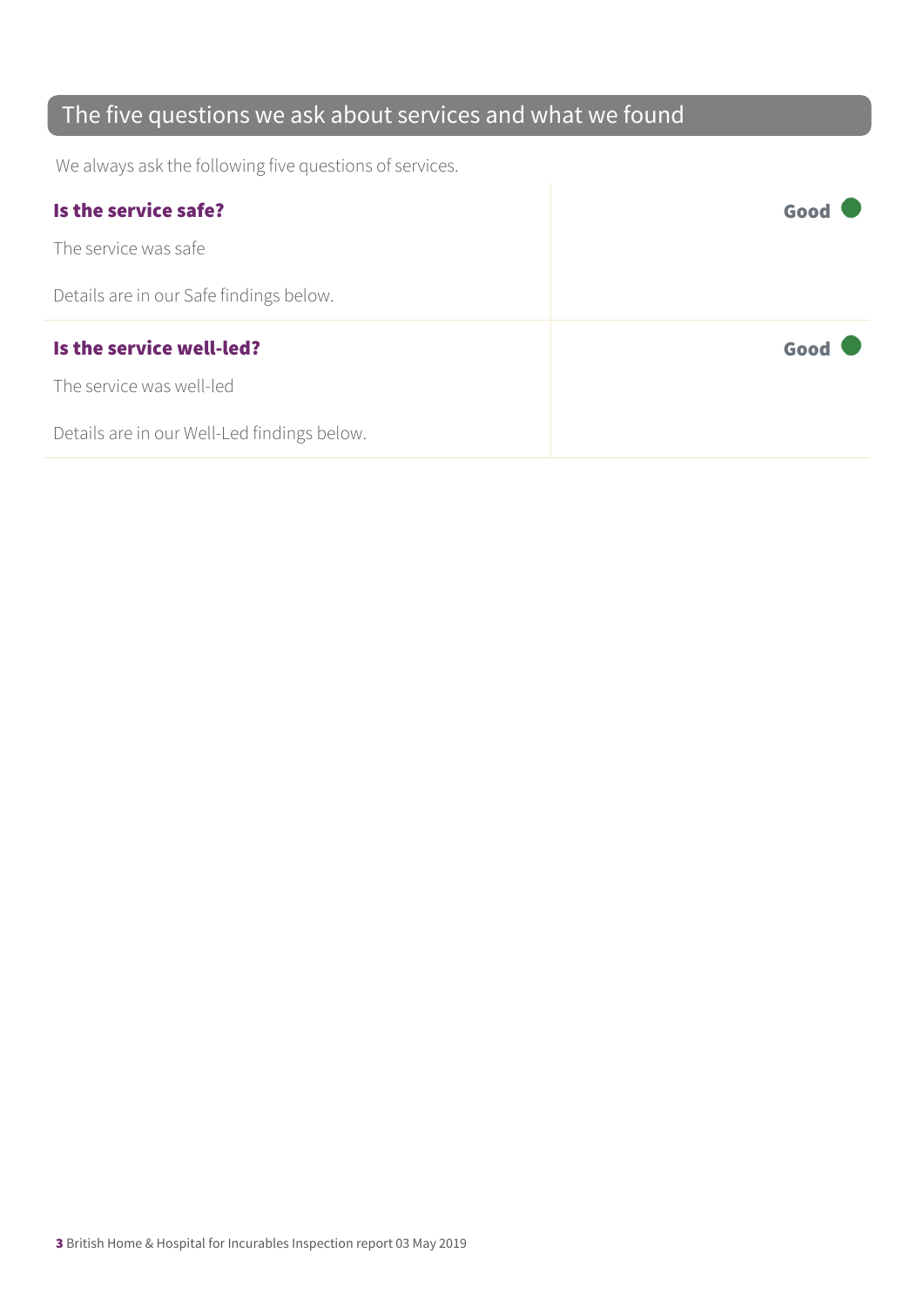

# British Home & Hospital for Incurables

Detailed findings

## Background to this inspection

The inspection:

We carried out this inspection under Section 60 of the Health and Social Care Act 2008 (the Act) as part of our regulatory functions. This inspection was planned to check whether the provider was meeting the legal requirements and regulations associated with the Act, to look at the overall quality of the service, and to provide a rating for the service under the Care Act 2014.

The inspection was prompted in part by notification of alleged poor practice that potentially placed people at risk.

Inspection team:

This inspection was carried out by two inspectors, one specialist advisor and an expert-by-experience. An expert by experience is a person who has personal experience of using or caring for someone who uses this type of care service. The specialist advisor was a registered nurse.

Service and service type:

The British Home is a nursing home that was providing personal and nursing care to 127 people. At the time of the inspection there were 78 people using the service.

The service had a manager registered with the Care Quality Commission. This means that they and the provider are legally responsible for how the service is run and for the quality and safety of the care provided.

Notice of inspection:

The inspection was unannounced and commenced at 6am.

What we did:

Prior to the inspection we reviewed information we held about the service, for example the provider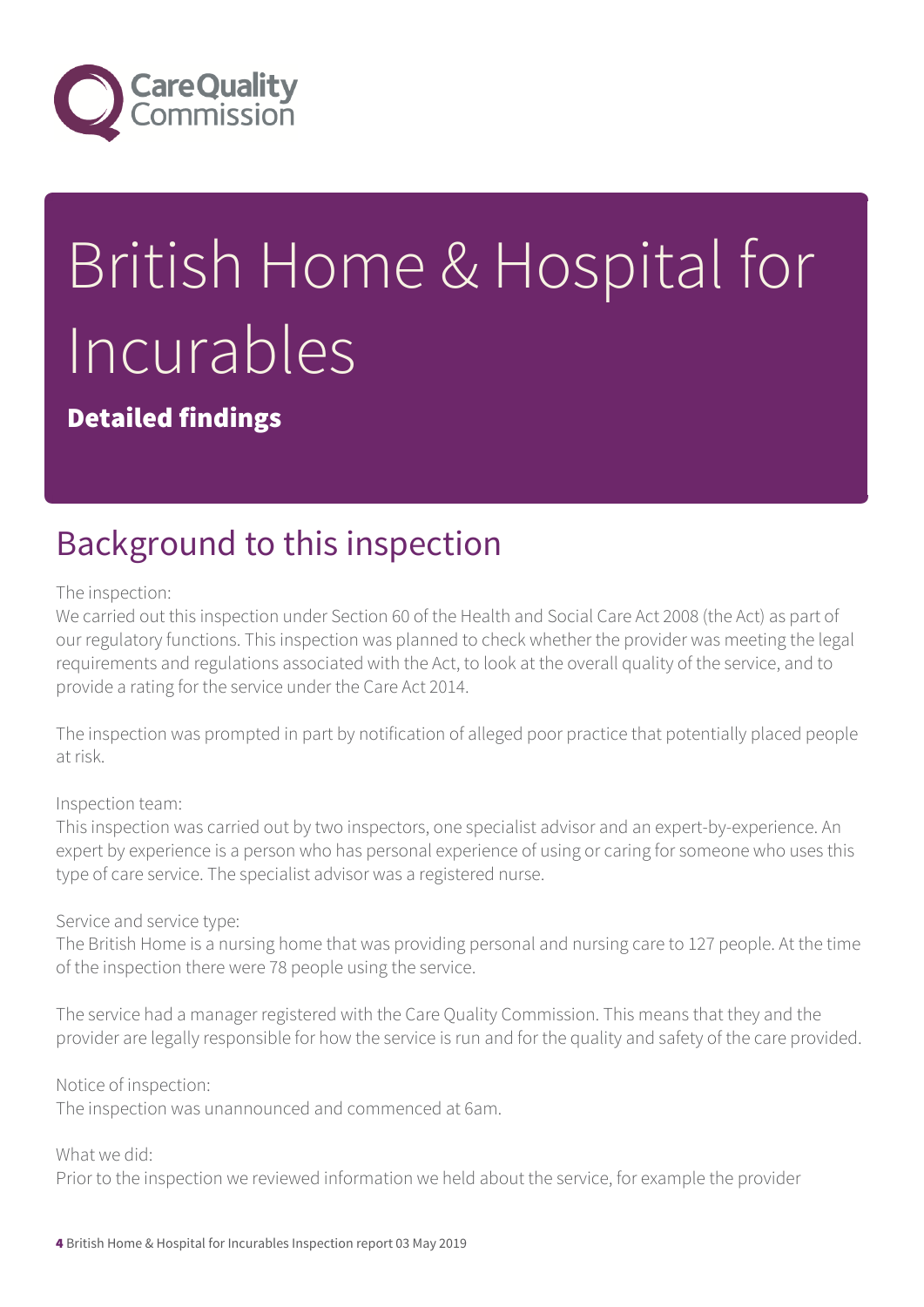information return (PIR) and information shared with us by members of the public. A PIR is information we require providers to send us at least once annually to give some key information about the service, what the service does well and improvements they plan to make.

During the inspection we spoke with eight people, three relatives, two activities coordinators, two maintenance personnel, six staff members, two registered nurses and the registered manager. We looked at seven people's risk management plans, medicines administration records (MARs), staff files, maintenance file and other records relating to the management of the service.

After the inspection we contacted two healthcare professionals to gather their views of the service.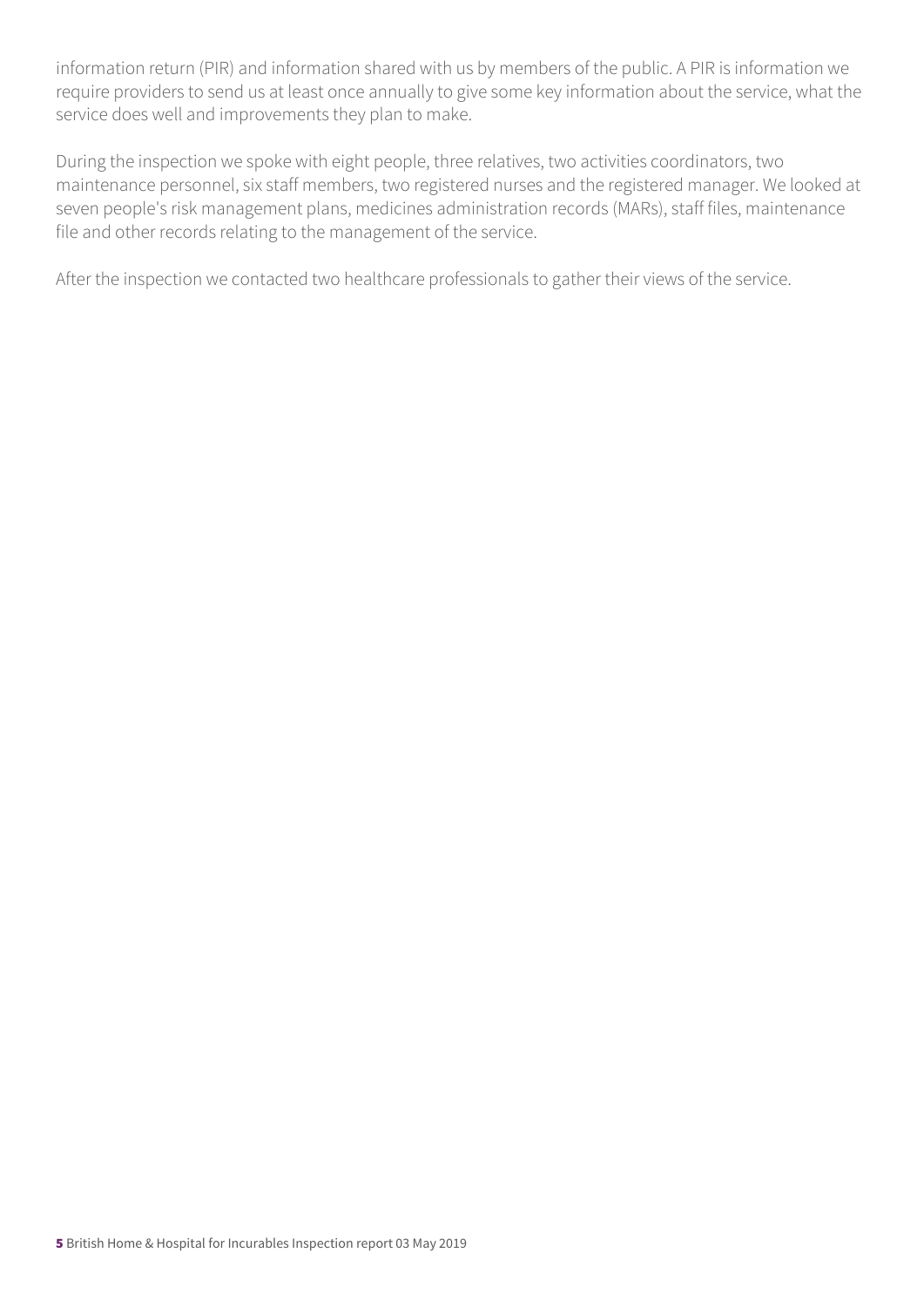## Is the service safe?

# Our findings

Safe – this means we looked for evidence that people were protected from abuse and avoidable harm

Good:  $\Box$  People were safe and protected from avoidable harm. Legal requirements were met.

Systems and processes to safeguard people from the risk of abuse

● Prior to the inspection we received anonymous information that female residents were supported with their personal care by male staff members without the presence of female staff. People told us, for example, "If I am cared for by a male member of staff, there is always a female staff member present." We found no evidence to support the anonymous information received.

● People and their relatives told us they felt safe at The British Homes. One person told us, "Yes, I am safe. It's the people who work here that make me feel safe." Another person said, "I am definitely safe. Everything makes me feel safe." A relative said, "I have absolutely no concerns. I think she is very safe. The staff are really good." A healthcare professional told us, "The number of safeguarding for my clients are minimal, there have been no major accidents."

● People continued to be protected against the risk of abuse as staff were aware of their responsibilities in safeguarding people from the potential risk of abuse. Staff told us, "We work with the resident, protect them from any kind of abuse" and "Safeguard people from abuse, for example emotional or financial. If someone was at risk I'd let the nurse in charge know, if not doing anything I'd tell the clinical lead then the home manager."

- Staff continued to receive safeguarding training, which enabled them to identify, respond to and escalate suspected abuse.
- The registered manager responded to suspected abuse swiftly, ensuring notifications were submitted to the Commission and relevant local authority safeguarding teams.

Assessing risk, safety monitoring and management

• Prior to the inspection we received anonymous information that people were not always supported when their skin integrity deteriorated, to support the management of any pressure sores. We found no evidence to support the anonymous information received.

● One relative told us, "[My relative] has had no bedsores since she came here. She is turned every 2 hours." A healthcare professional said, "I haven't looked at any risk assessments recently, but the ones I have seen were adequate."

● We spoke with staff that demonstrated their competence in caring for people with pressure sores. They told us, "We make sure they [people] don't have pressure sores, we check their skin and use creams as prescribed by doctors." Staff told us about how they supported people with repositioning, checking air mattress pressures daily and highlighted any concerns to the tissue viability nurse.

● Records showed the registered manager carried out quarterly audits which included for example, monitoring the number of pressure sores identified in the previous three months, and where required action taken to address any issues, trends or patters. We identified that in the period January to March 2019 there had not been an increase in pressure sores that developed within the home.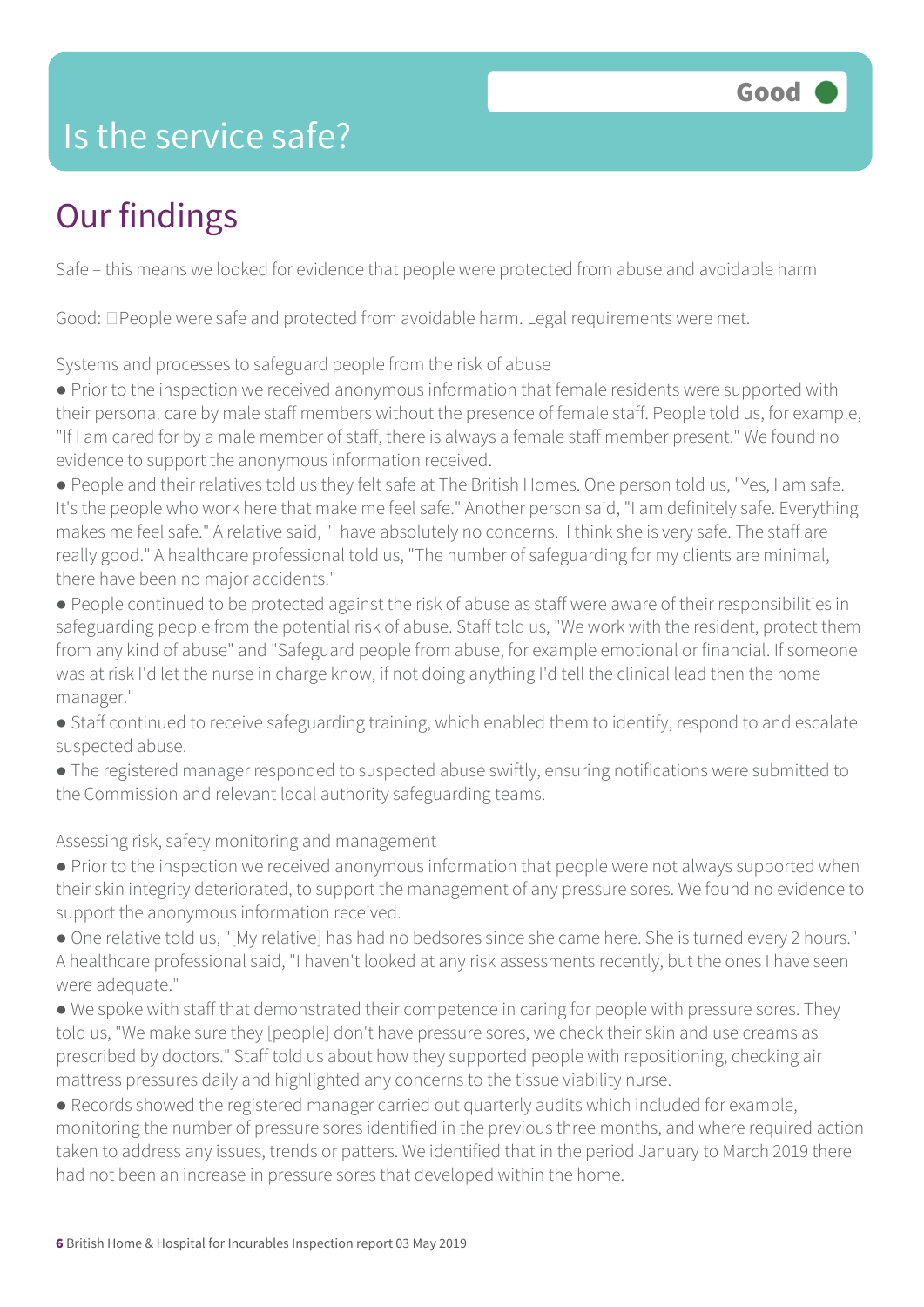● One person's records required updating to ensure the current status of a sensitive matter, clearly guided staff as to how to ensure the person and others were safe. We raised this with the registered manager who was able to verbalise a comprehensive update and assured us that the person's risk assessment would be fully updated. After the inspection, the registered manager submitted updated risk assessments. We were satisfied with the registered manager's response.

● People had a variety of risk assessments in place to assess their needs and guide staff as to how to mitigate the potential risks to people. Risk assessments covered areas such as skin integrity, nutrition, falls and mobility and any risks to themselves or others.

#### Staffing and recruitment

● Prior to our inspection we received anonymous intelligence that staff were not allocated enough rest days between shifts and that there were not enough staff to meet the needs of people at the home.

● We reviewed the staff rota for two months since the beginning of 2019. Unless staff had chosen to work additional shifts, we found that there were sufficient breaks for staff between their working days. We found no evidence to support the anonymous intelligence received.

• On the day of inspection, we saw that staff were prompt when responding to people's call bells. One person told us, "They [staff members] do come if I press my bell. Mostly there's enough staff." Another person said, "There are always people around if you need help. They [staff members] come quickly if I ring my bell."

● Staff told us they felt staffing levels were sufficient. Comments included, "Yes, there's enough staff, sixseven carers every day and two nurses [on one floor]. We have two half hour breaks in the day" and "We always have enough staff…Yes [enough days off]. We get one weekend on and one off."

● People were cared for by staff that had been safely recruited. We reviewed seven staff files and they all contained suitable references and evidence of employment history to show that suitability had been considered.

● All staff had an up to date Disclosure and Barring Service (DBS) check. The DBS helps employers make safer recruitment decisions and helps prevent unsuitable people from working with people who use care and support services. Nurses were up to date with their Nursing and Midwifery Council (NMC) registration.

#### Using medicines safely

- Prior to the inspection we received anonymous information that there had been multiple medicines errors. We found no evidence to support the information received.
- People continued to receive their medicines in line with good practice as the registered manager had robust systems and processes in place to manage people's medicines safely.

● One person told us, "My medicines are always well organised." A healthcare professional said, "Some floors may be more organised than others, but I know they are always looking to improve and are requesting audits to be done. Having spoken to them, in the main they do [manage medicines] in terms of good practice."

- Medicine administration records (MARs) had no gaps or omissions and were completed accurately.
- As and when required (PRN) medicines were administered as intended by the prescribing Pharmacist.
- There was a robust medicines policy in place, which detailed the procedure for the safe management of medicines, for example, ordering, administration, recording and destruction of medicines.
- Medicines audits were carried out regularly and stocks and balance checks were accurate.
- Medicines were kept locked in designated treatment rooms, which were temperature controlled and medicines fridges were temperature checked daily.

Preventing and controlling infection

● People continued to be protected against the risk of cross contamination as the provider had robust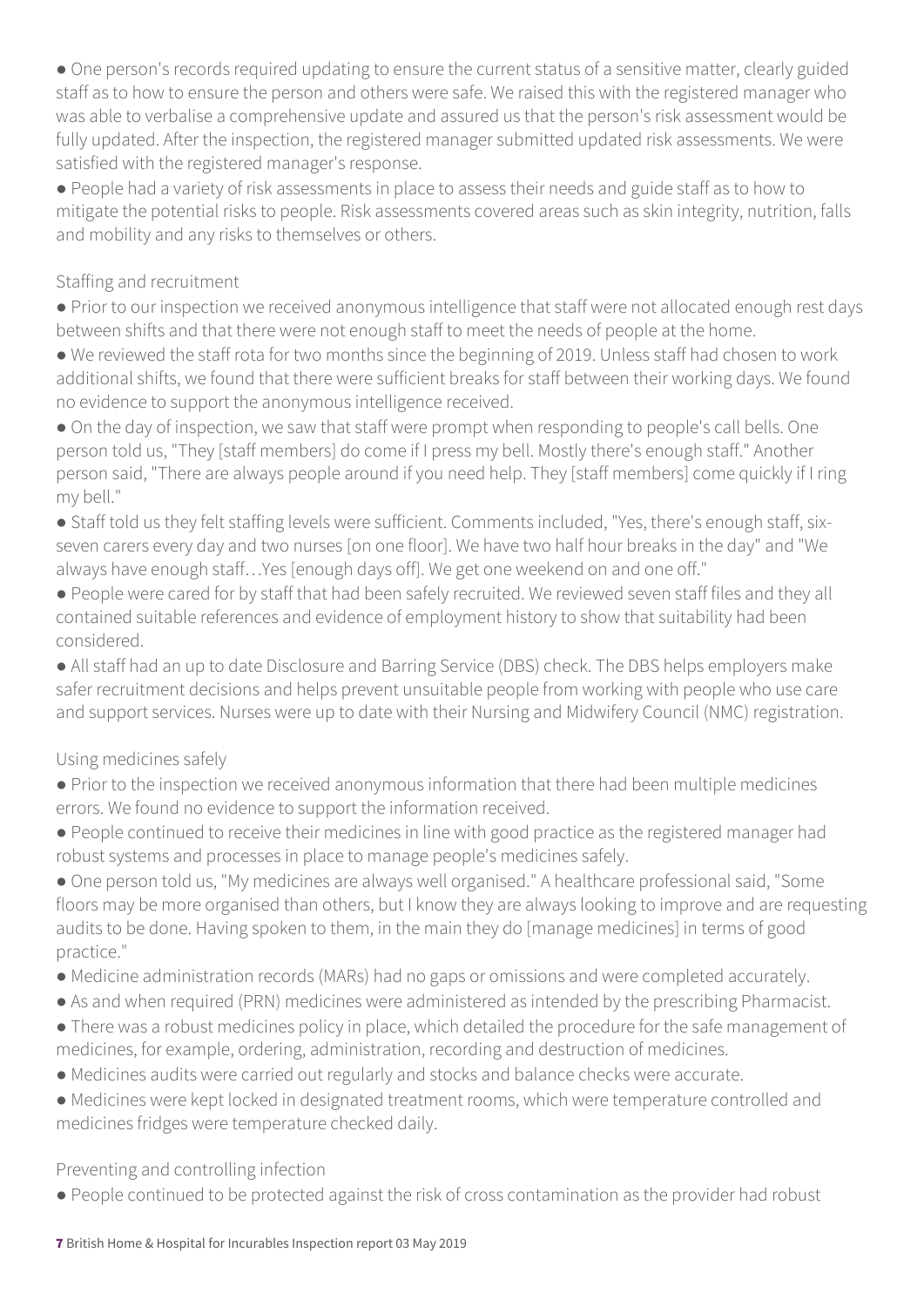infection control measures in place.

- People confirmed their bedrooms were cleaned regularly and during the inspection we observed the premises were clean and well maintained.
- The kitchen area was clean and appropriate daily checks were carried out of the kitchen to ensure a high standard of hygiene was kept.
- Staff were aware of their responsibilities in relation to infection control, telling us, "We have to promote and prevent the spread of infection. Washing hands is the most important one" and "We use gloves, aprons kept in each person's room and wash hands and change between each resident."

Learning lessons when things go wrong

- People continued to be supported by a staff team that reflected on incidents and accidents to minimise the risk of repeat incidents.
- Any incidents or accidents were suitably investigated and reviewed by management to ensure that appropriate action had been taken, in a timely manner.
- We reviewed the reported incidents and accidents and saw that these had been investigated with an analysis searching for any patterns to inform learning from the incidents.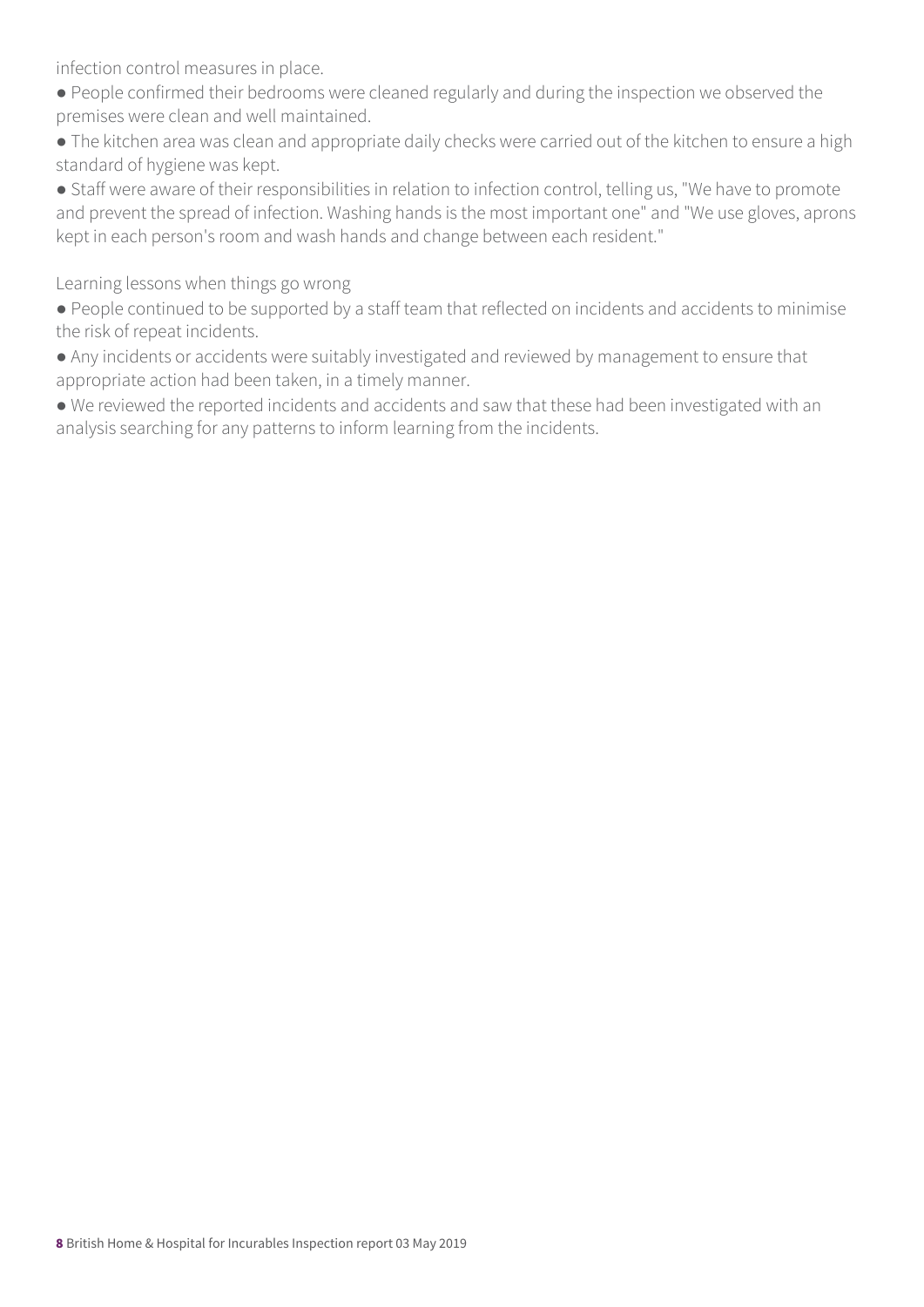## Is the service well-led?

# Our findings

Well-Led – this means we looked for evidence that service leadership, management and governance assured high-quality, person-centred care; supported learning and innovation; and promoted an open, fair culture

Good:  $\square$  The service was consistently managed and well-led. Leaders and the culture they created promoted high-quality, person-centred care.

Planning and promoting person-centred, high-quality care and support; and how the provider understands and acts on duty of candour responsibility and managers and staff being clear about their roles, and understanding quality performance, risks and regulatory requirements

- People continued to received personalised care and support from knowledgeable management that were aware of their responsibilities and regulatory requirements.
- People and their relatives spoke positively about the management of the service. Comments included, for example, 'Without a doubt, this home is well run', 'I believe the management is quite good. The new clinical lead is on top of things, he seems keen and committed' and 'This place is definitely well organised, everything I need is done'.
- Staff were also positive about the management support they received. They told us, "They [management] are doing their duty of course, to protect staff as well" and "They [management] are fantastic. They listen, they help you in any way. The clinical lead is fantastic and [registered manager] is wonderful. They support with anything you want."
- The registered manager carried out regular audits of the service to drive improvements. Audits included, for example, medicines management, care plans, training, maintenance and risk management plans. Records confirmed issues identified during the auditing process were acted on in a timely manner.
- The registered manager's visions for the service were shared throughout the staff team and included to provide good care that was transparent and positive conduct.
- The registered manager had clear understanding of their role and responsibilities in line with the Health and Social Care Act 2014. The registered manager submitted statutory notifications to the Commission in a timely manner.

#### Continuous learning and improving care

- The registered manager was committed to improving the service in line with good practice. Since the last inspection the registered manager had employed a new manager with the long-term view of handing over direct day-to-day responsibility and for them to assume the role of registered manager. This meant the current registered manager would then assume the overall role of director of care.
- Through regular monitoring of the service, feedback from people and team meetings, this enabled the registered manager to focus on areas of improvement in line with the provider's values.

Engaging and involving people using the service, the public and staff, fully considering their equality characteristics

● People continued to be encouraged to develop the service through regular house meetings and quality assurance questionnaires.